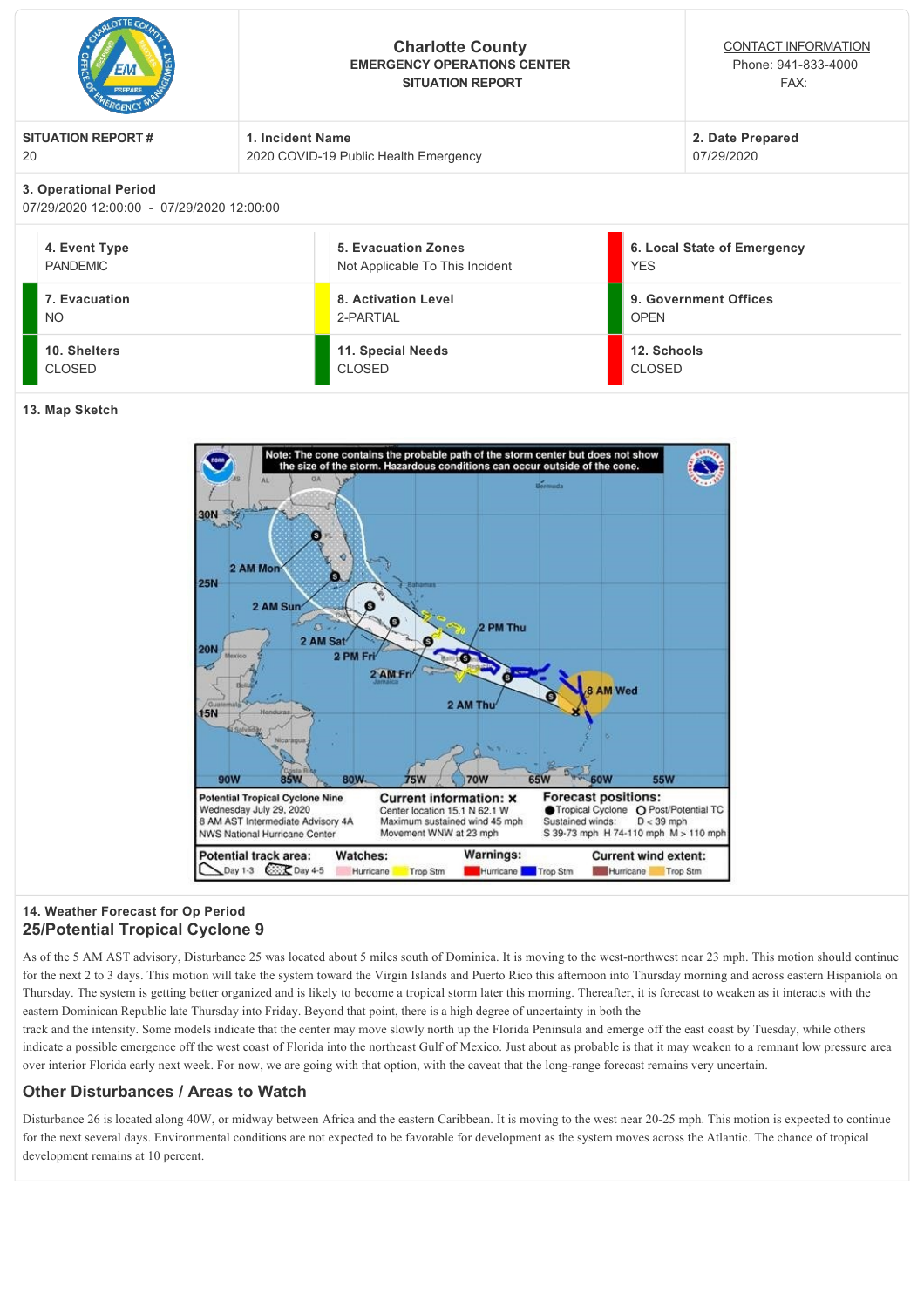#### **15. Summary of Current Situation and Actions Mass Testing Sites**:

#### **Charlotte Sport Park**

Tues and Thurs 8:30 am to 11

2300 El Jobean Rd, Port Charlotte, FL 33948

#### **Publix Super Market at Port Charlotte Crossing**

Mon thru Fri 9 am to 4 pm

4265 Tamiami Trail, Port Charlotte, FL 33980

#### **16. Attachments**



#### **Budget**

- Fiscal Services is business as usual with normal staffing levels.
- Fiscal staff is working both remotely and at the office
- We please ask that departments use and submit the WDL Forms.

## **Purchasing**

No staffing issues at this time. Purchasing staff are ready to respond to any request related to the potential storm event. The County's primary debris Contractor has been in touch with the us and they are monitoring the situation. Also, they are prepared and ready to respond if needed.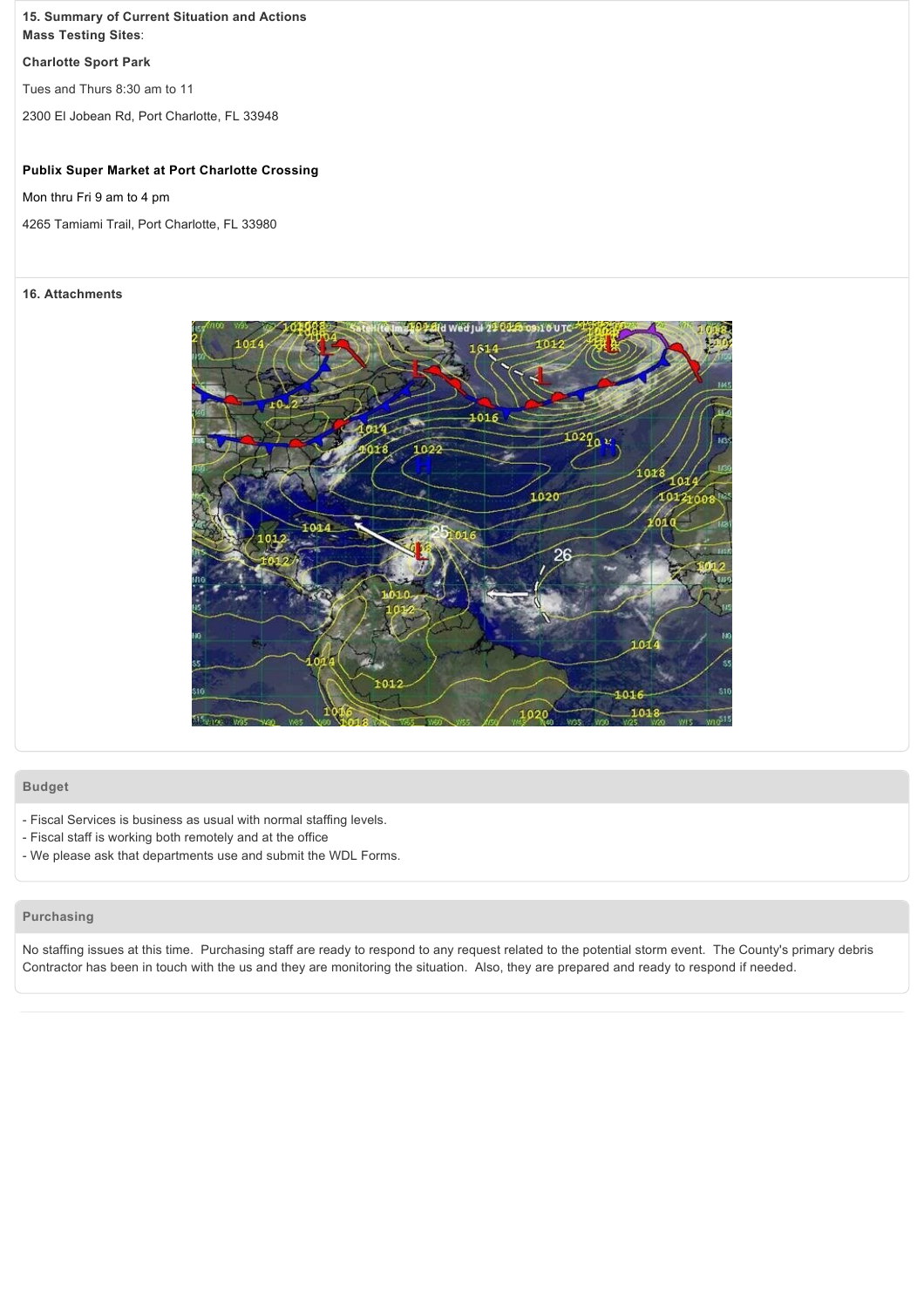## **CASE DATA FOR CHARLOTTE**

Total Cases: 1,807 Residents: 1,801 Residents Not in Florida: 0 Non-Residents: 6

Conditions and Care Deaths: 85 Hospitalizations\* Residents: 216 Non-Residents: 1

## **TESTING DATA FOR CHARLOTTE**

Total People Tested: 22,015 Positive: 1,807

 Negative: 20,195 Inconclusive: 13

Percent Positive: 8.2%: Within Target Range

 $\mathbb{L}^2$ 

Florida Residents:

Positive: 1,801

Negative: 20,179

 $\mathbb{L}^2$ 

Non-Florida Residents:

Positive: 6

Negative: 16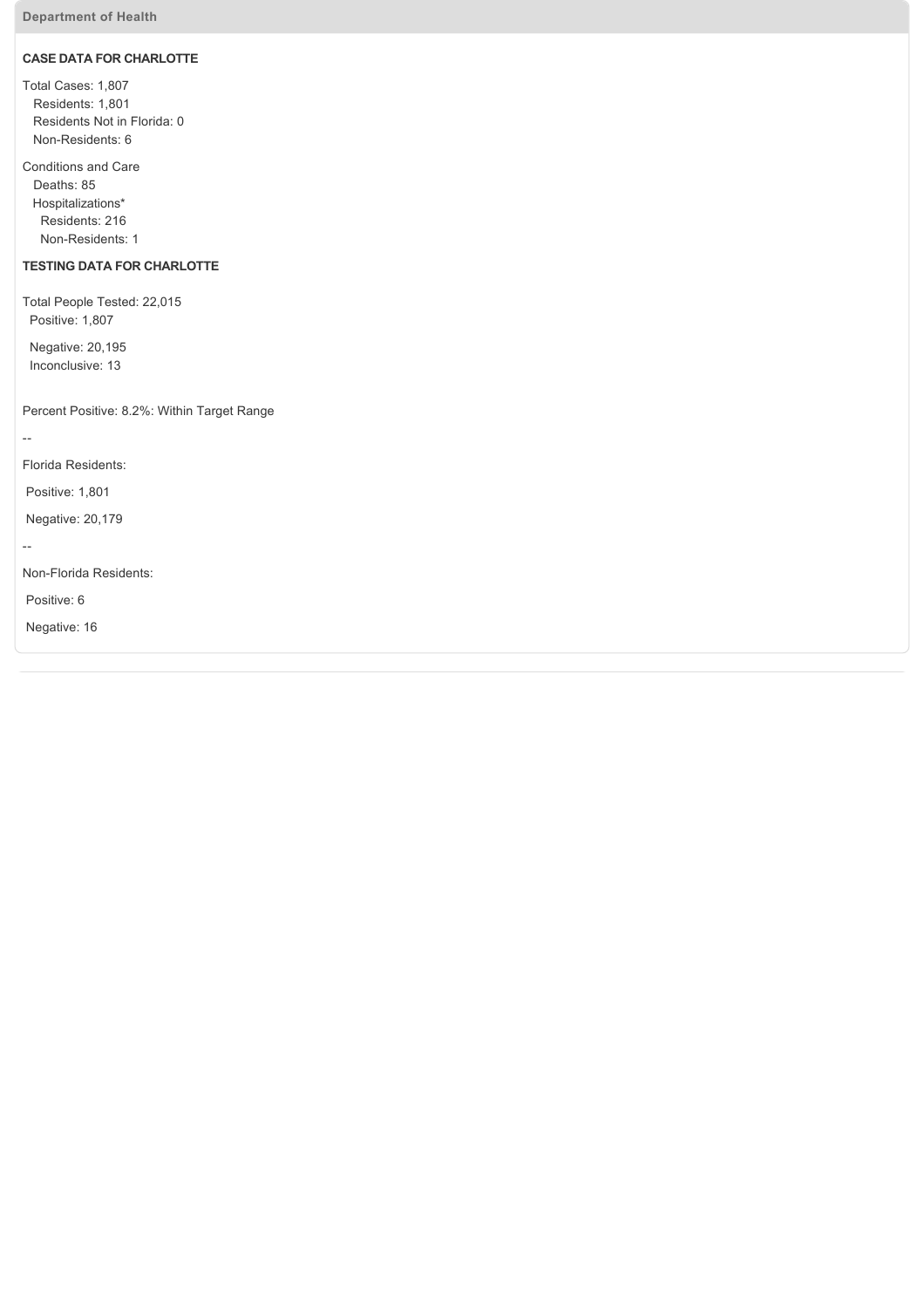#### **Bayfront PC/PG Hospital**

## **Bayfront Punta Gorda:**

- 27 beds available
- 6 ICU beds available
- 0 PUI's 3 covid positive
- 0 vent in use one. 1 Bipap in use on covid and 1 Vapotherm in use on a covid patient
- 380 test kits between the two hospitals

Riverside has 39 patients

## **Bayfront Port Charlotte:**

- 112 beds available
- 0 beds available in COVID ICU
- 2 beds available in Main ICU
- 0 beds available in Cardiac ICU
- 22 PUIs
- 18 Positive
- 10 vents in use, 5 on covid patients. 11 bipaps in use, 5 on covid patients
- 412 test kits between the two hospitals
- Staffing levels are being monitored
- PPE levels are adequate
- Preparing for the upcoming tropical storm
- Borrowed 5 portable ventilators from Fawcett, Thank you to Fawcett for allowing us to borrow those.

## **Fawcett Memorial Hospital**

# **Fawcett Memorial Hospital Updated 8:20 AM (7/28/2020)**

Available Beds - 114

Available ICU Beds - 0

COVID ICU Beds Available - 0

**PUI - 21** 

Positive - 33

Vents in Use - 8

Test Kits - 639

Staffing Levels - OK

PPE Levels - Adequate

Additional Needs - None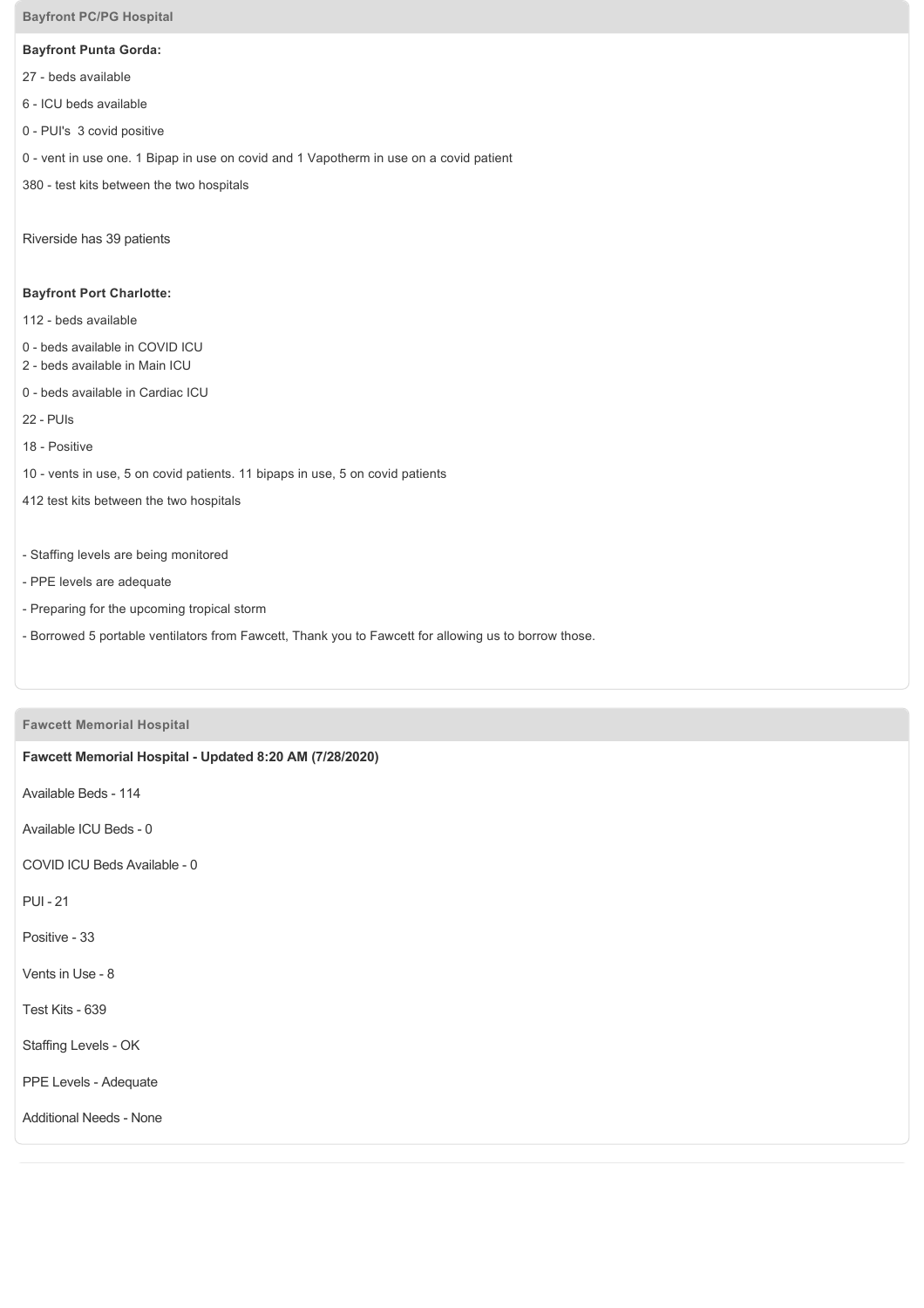#### **Englewood Water District**

Staffing levels: All departments normal.

Water Plants: Operational

Distribution System: Operational

Wastewater Plants: Operational

#### Wastewater Collection System: Operational

Staff is following our emergency reaction plans for the potential storm threat by topping off all generators and removing any potential flying debris from the various sites.

#### **Human Resources**

Staffing is normal, no unmet needs.

#### Nothing new to report.

### **Human Services**

#### **Human Services Divisions**

#### **Management**

- Staff Updates and EOC Briefing
- CARES Act Funding
- Review Investigations & Findings & Summary

#### **211/ Intake**

- 211 received 87 calls on Tuesday.
- Assisted with processing COAD applications.

#### **Aging and Adults Services**

Staff assisting with processing COAD applications.

#### **Veterans Services**

- Assisted with new 15 COAD applications, 0 Veteran and 0 Spanish speaking.
- · Veteran assistance by appointment.

#### **Neighborhood Services**

- COAD applications continuing to be prepared for deferral to GCP.
- · Training 2 CRF Guidance Rent /Mortgage

#### **Information Technology**

#### - Staffing levels good.

Continuing with our COVID-19 response and CARES Act equipment deployment. While in parallel:

- Storm prep:

Have a managers' meeting later today and will adjust our planning according to any updates.

- Checking our config backups
- Identifying roles and responsibilities within IT
- Checking supplies, fuel
- With our COVID prep and response, we are in a good position for any COOP needs in terms of laptops and associated equipment.